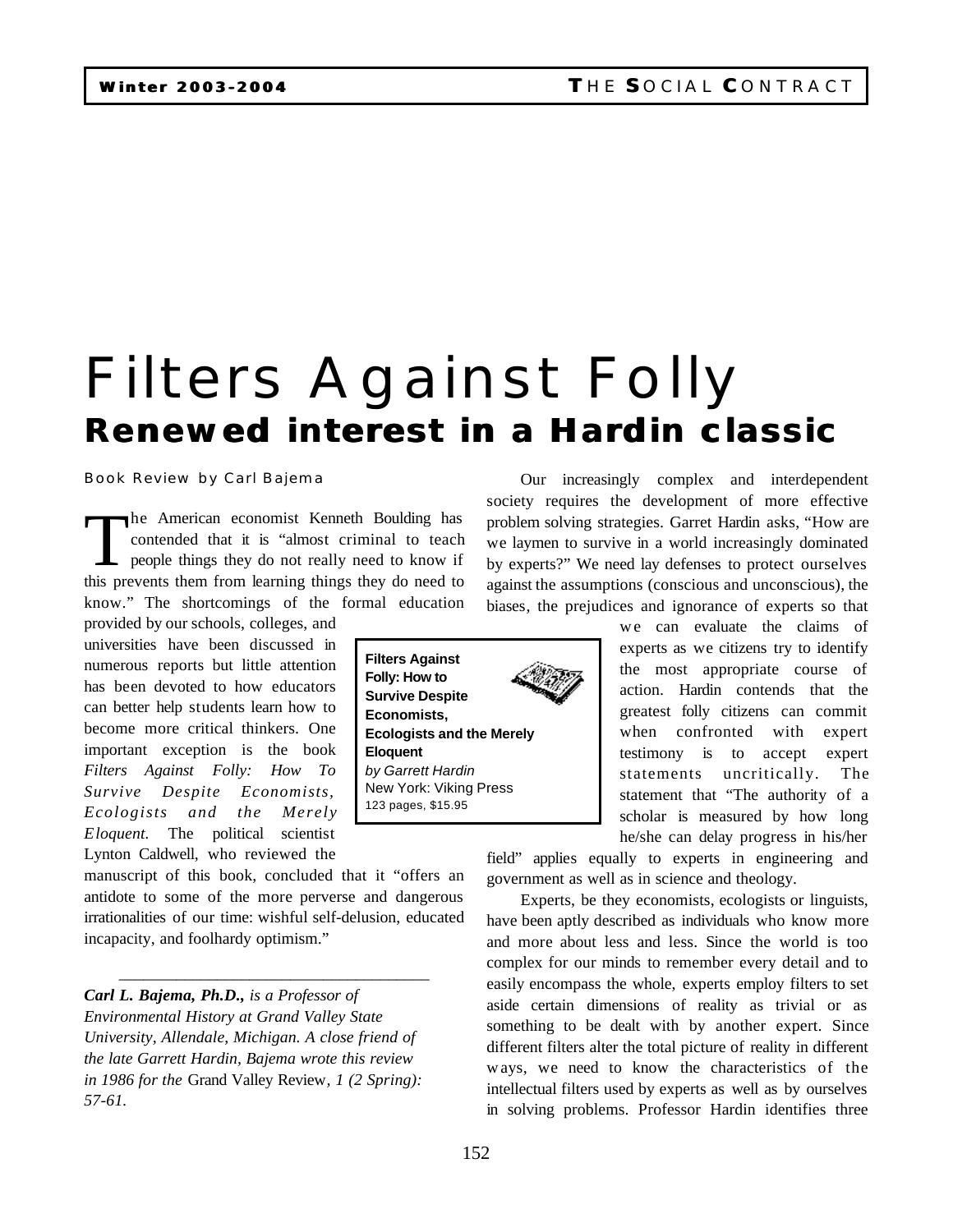## **Winter 2003-2004 T** HE **S**OCIAL **C**ONTRACT

major filters against folly that we citizens can use against the blindness, short-sightedness, and sheer idiocy that so often comes disguised as eloquence or expertise.

The first filter is **literacy** – "the ability to understand what words really mean." The second is **numeracy** – "the ability not only to quantify information, but also to interpret it intelligently." Hardin calls the last filter **ecolacy –** the ability to take into account the effects of complex interactions of systems over time.

Hardin contends that most of the major controversies of our time can be better understood as the result of the participants relying too much on any single one of these three filters. Since no one filter by itself is adequate for understanding reality and predicting the consequences of our actions, Hardin devotes the rest of the book to a discussion of the strengths and weaknesses of each of the three filters.

**Literacy** – skill in the written and spoken language – enables us to draw on the wisdom (and foolishness) of human beings distant from us in space and time. In his discussion of the sins of the literate, Hardin contends that language has two functions beyond communication – "to promote thought and to prevent it." He spends most of the chapter identifying ways in which we use language to prevent thought. While his discussion of the "verbal diarrhea" or the merely eloquent and the misuse of poetic license is fascinating, it is Hardin's discussion of the use of such discussion-stoppers as "infinite," "inexhaustible," "non-negotiable," "self-evident," "must" and "imperative" to prevent the use of the other two intellectual filters against folly that is most revealing. Hardin also asks why we always talk about shortages rather than about "longages" of demand or of people. He concludes that it is in large part due to the fact that virtually no one profits from supplying less. Hardin's penetrating analyses of how language has been used to distort our perception of the world echos the concerns of Ludwig Wittgenstein, who wrote, "Philosophy is a battle against the bewitchment of our intelligence by means of language."

### The World of Numbers

In a moment of frustration Mark Twain is reported to have shouted, "There are lies, damned lies and statistics!" In a world where people are very numerous and where many people use numbers in an effort to convince others to behave in certain ways, a responsible citizen has no choice but to become numerate as well as

literate. **Numeracy** involves the ability to measure and to interpret quantities, proportions and rates. Hardin points out that human beings have all too often learned how to use the resources of literacy to hide numbers and the need for numerate analysis. Hardin draws attention to the problems created by always thinking solely in terms of dichotomies (safe vs unsafe, pure vs impure) rather than in terms of relative risks and benefits, etc. The widespread apathy to quantitative analysis which is so important in science, technology, business, and government, while understandable as an emotional reaction to the remarks of the more arrogant of the practitioners of numeracy, bodes ill for a complex and fast moving society where quantities, ratios, rates and duration of time all matter. Hardin also discusses the limitations of numeracy – that the conclusions of an accurate mathematical analysis is only as good as its premises. Hardin concludes that "Given effective education – a rare commodity, of course – a numerate orientation is probably within the reach of most normal people."

# And Then There Is the Environment

It is when Hardin discusses the intellectual filter **ecolacy** that he is at his best because he has spent the last 40 years studying ecology, evolution and their bioethical dimensions. A more comprehensive development of ecolacy – the ability to ask and answer the question: *and then what*? so that the effects of the interactions of systems over time can be taken into account – is necessary if we are not to fall victim to the forces we unleash and are unwilling or unable to control.

Science has been defined as the knowledge of consequences by the philosopher Thomas Hobbes. Scientists have been extremely successful employing reductionistic methodology – breaking problems down into their components and studying the properties of these components and their interactions. This has led to the ascendancy of what has been called the engineering mentality – thinking that we can do just one thing. The way we think about cause-effects of our actions/ inactions. Our world is not made up of simple systems where an event is produced by a single isolated cause and has a single isolated effect. When we expand the very short time frame most scientists, technicians, businessmen, and government planners employ in studying processes, it becomes obvious that effects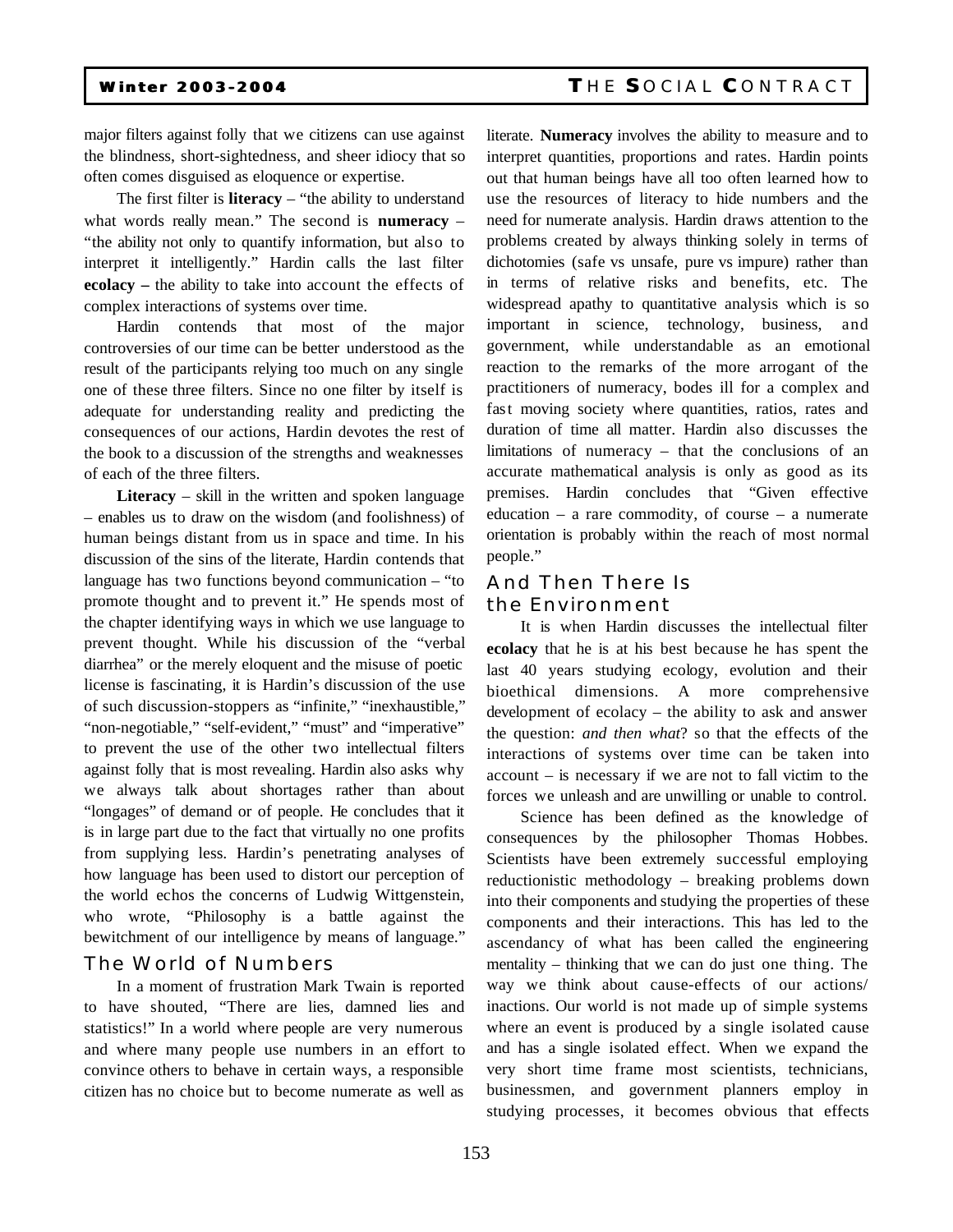# **Winter 2003-2004 T** HE **S**OCIAL **C**ONTRACT

become causes of still further effects in the future – that c ausal chains of events rather than single effects are reality. It also becomes obvious that events are embedded in causal networks – that events are produced by multiple causes and have multiple effects, each of which triggers a causal chain of future events.

Some ecologists have tried to draw attention to the interrelatedness of our world by stating that *everything is related to everything else* (sometimes called Barry Commoner's first law of ecology). This statement has been criticized by many scholars because while it is valuable as a warning it is useless as a guide to action. While all things in the environment interact they interact in different ways. The ecologist Garrett Hardin restated this important ecological understanding in the following language so that it can serve as a guide to action: WE CAN NEVER DO MERELY ONE THING which is now known as Hardin's Law. The language that we have used to describe the effects of our actions demonstrates the reality that Hardin's Law draws our attention to. We talk about effects and side-effects, products and wastes.

Hardin contends that since we cannot do just one thing we must always ask and answer the question *and then what?* when we try to ascertain the benefits and costs of proposed courses of action on both the individual as well as social levels. The ecological systems way of thinking employs modern scientific theories and knowledge to study a world of interlocking processes characterized by many reciprocal cause-effect pathways. The ecological systems way of thinking has to become an integral part of the thinking of the well-educated person if we are to adequately control technology rather than fall victim to the forces we generate and are unable or unwilling to control. Ecological systems thinking provides well-educated persons with the opportunity to act more rationally, because they have learned a more comprehensive and more accurate way of estimating the probable costs and benefits of their actions.

After the explosion of atomic bombs over Hiroshima and Nagasaki, Albert Einstein is reported to have said: "The unleashed power of the atom has changed everything save our modes of thinking."

The recent construction and computer simulation of ecological scenarios of the medical, ecological and politico-economic consequences of nuclear war is one example of the success of ecolacy – asking and

attempting to answer the question *and then what?* The nuclear war casualty estimates made by military experts were shown to be gross underestimates when scientists used both the ecolate and numerate filters to examine the human casualties predicted by the military experts. The smoke and dust from nuclear weapons explosions and the resulting firestorms – effects which were thought to be so trivial by military experts that they were not carefully quantified and studied – have been mathematically modeled, and the resulting computer scenarios have produced what is now widely known as the Nuclear Winter Scenario, in which more people are expected to die of starvation generated by the long range climatic effects (the cold and dark) than by the immediate

*"One element more than anything else divides economists and ecologists: the different conceptions the two groups give to time as an element binding human decisions."*

consequences of radiation sickness and burns.

Numerous problem-solving strategies separate ecologists from economists. One approach in economics that ecologists reject is the classifying of certain costs as "external" to the decision making process whose adverse effects can then be conveniently ignored. One element more than anything else divides economists and ecologists: the different conceptions the two groups give to time as an element binding human decisions. Hardin points out that "at high rates of interest the present value of the future effectively vanishes" and contends that "A culture of poverty is one in which the future is discounted – both implicitly and explicitly – at a very high rate." Professor Hardin contends that while the economic theory of discounting the future makes a certain amount of sense, the permanent features of an enduring civilization are built on actions that do not discount the future.

Hardin devotes considerable space to a discussion